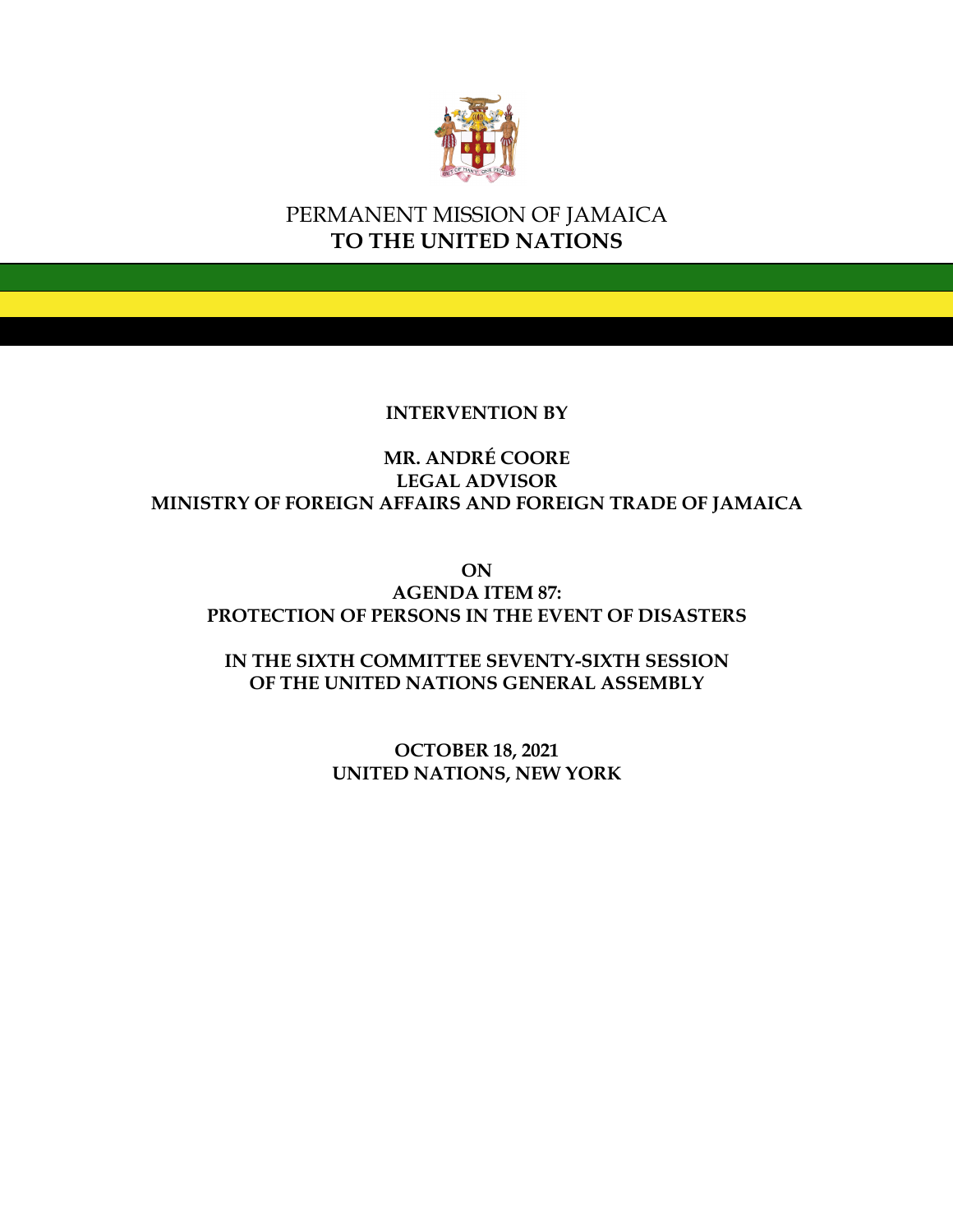Mr. Chairman,

My delegation expresses its appreciation to the International Law Commission for its efforts in the codification and progressive development of international law in the area of disaster law through the Draft Articles on the Protection of Persons in the Event of Disasters ("Draft Articles"). We also wish to acknowledge the Special Rapporteur, Mr. Eduardo Valencia-Ospina for his hard work in this process.

Noting the increase in frequency and intensity of disasters across the globe in recent years as well as the short and long-term impact of these events particularly on small island developing states, my delegation wishes to reiterate its support for the elaboration of a balanced and well-articulated universal convention in the area of disaster law. My delegation believes that such an instrument would form a central element of the applicable global legal framework, facilitate adequate and effective response to disasters and reduce the risk of disasters in a bid to meet the essential needs of the persons concerned, with full respect for their rights.

Mr. Chairman, my delegation takes the further view that this convention should, as best as possible, complement current instruments and arrangements in the area of disaster law. It is acknowledged that the Draft Articles seek to strike a balance, however the varying views adopted by States in discussions surrounding the Draft Articles indicate that there scope for further engagement by States in the elaboration of the text of a convention. Against this background, my delegation welcomes the recommendation to elaborate a universal convention on the basis of the draft Articles.

As previously noted, the Draft Articles attempt to strike a balance between the roles and responsibilities of affected and assisting states. Importantly, my delegation applauds the inclusion of the principle of sovereignty within the text of the Draft Articles. The Draft Articles underscore the primary responsibility of affected States in ensuring the provision of disaster relief assistance, and the Commission has indicated that this principle is the